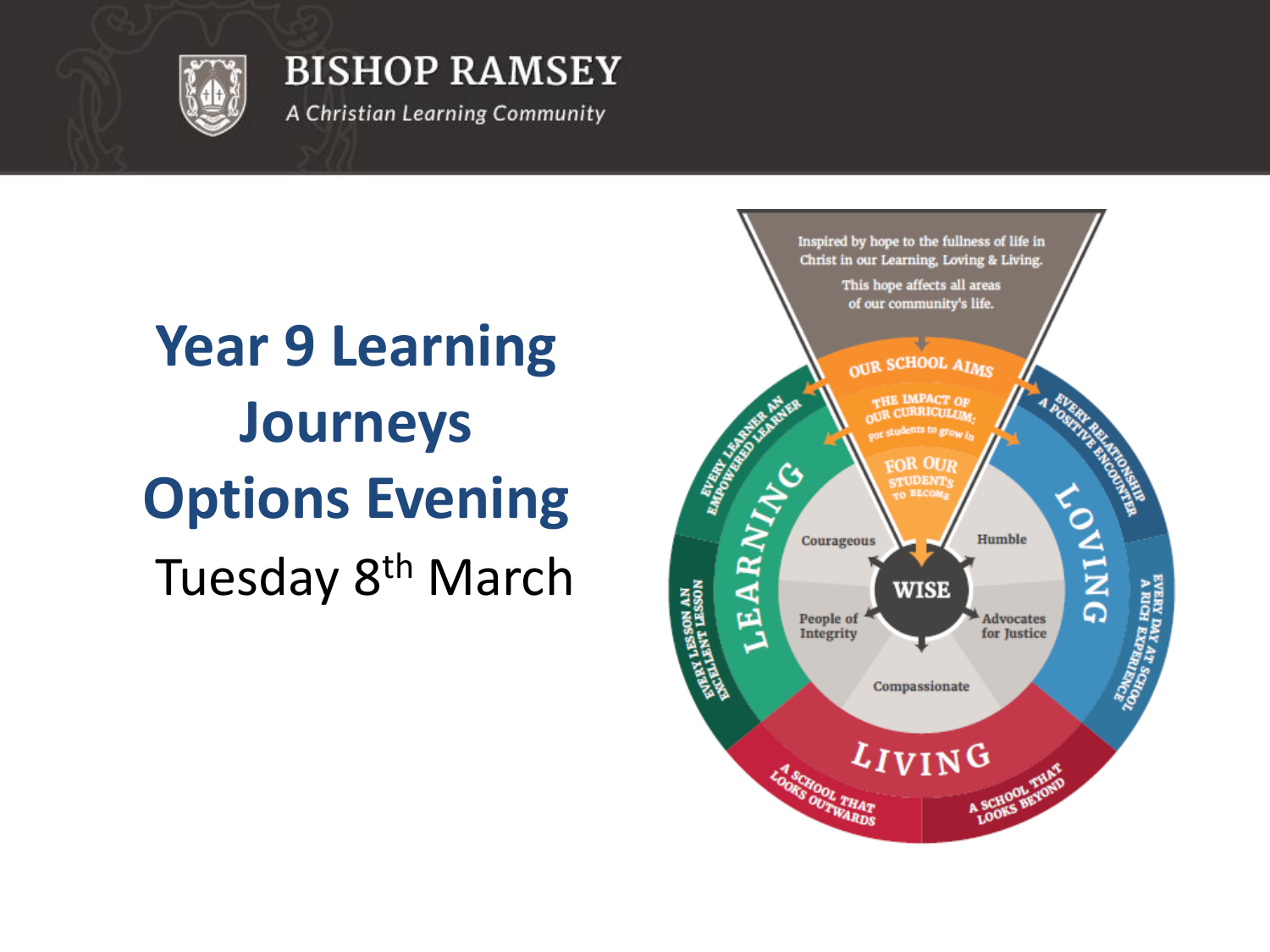

# **Tonight's agenda**

• Bishop Ramsey's Curriculum

Overview of the process

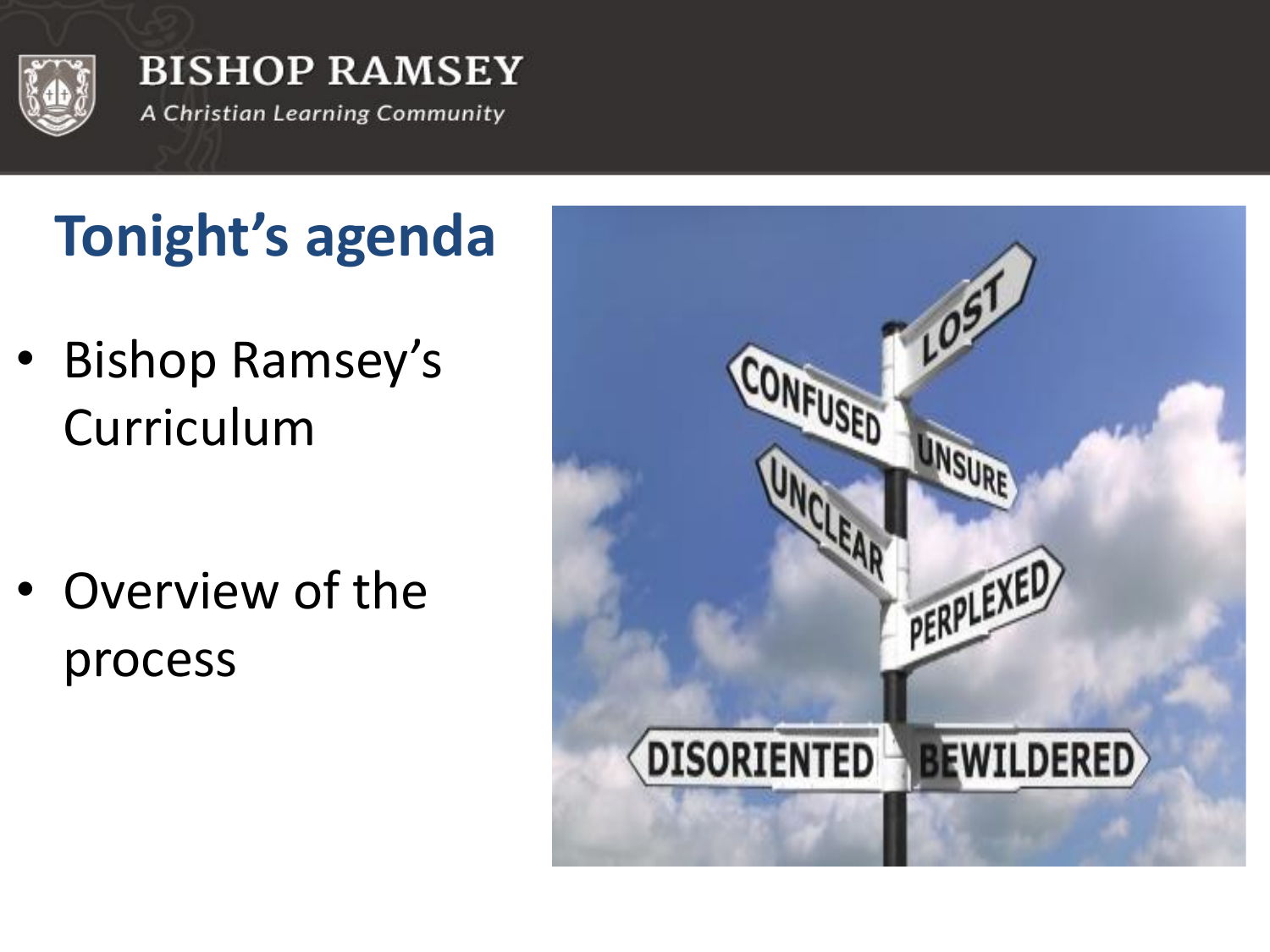

A Christian Learning Community

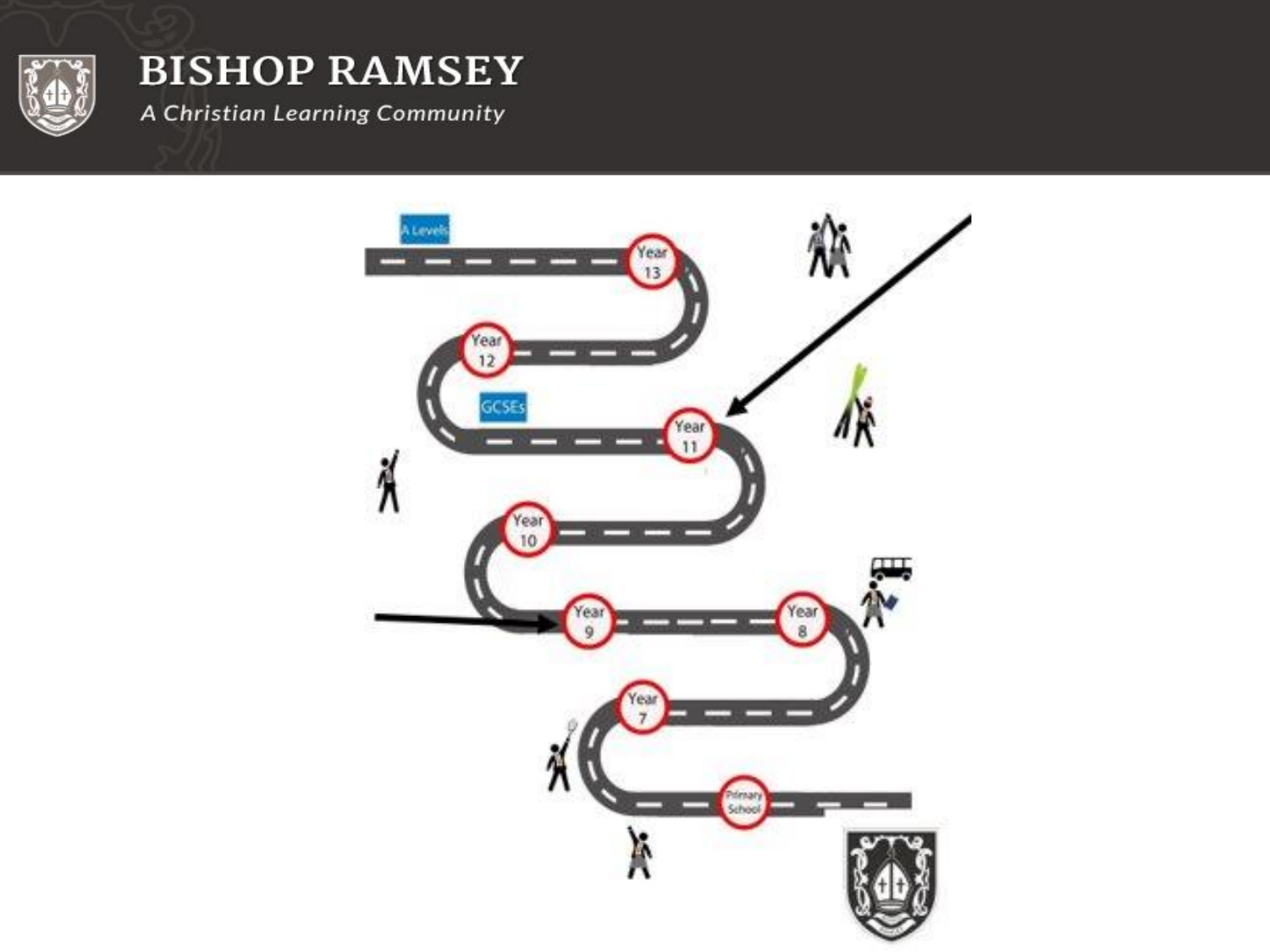

### **Our curriculum**

Our curriculum is based on John 10:10.

*'I have come that they may have life and have it in all its fullness'.*

For us, this means that we ensure that all the learning activities we offer our students contribute to one or more of the three pillars of:

**Learning** so that every learner is an empowered learner and every lesson is an excellent lesson **Loving** so that every day at school is a rich experience and every relationship is a positive encounter

**Living** so that students learn to look outwards to the world and beyond to God

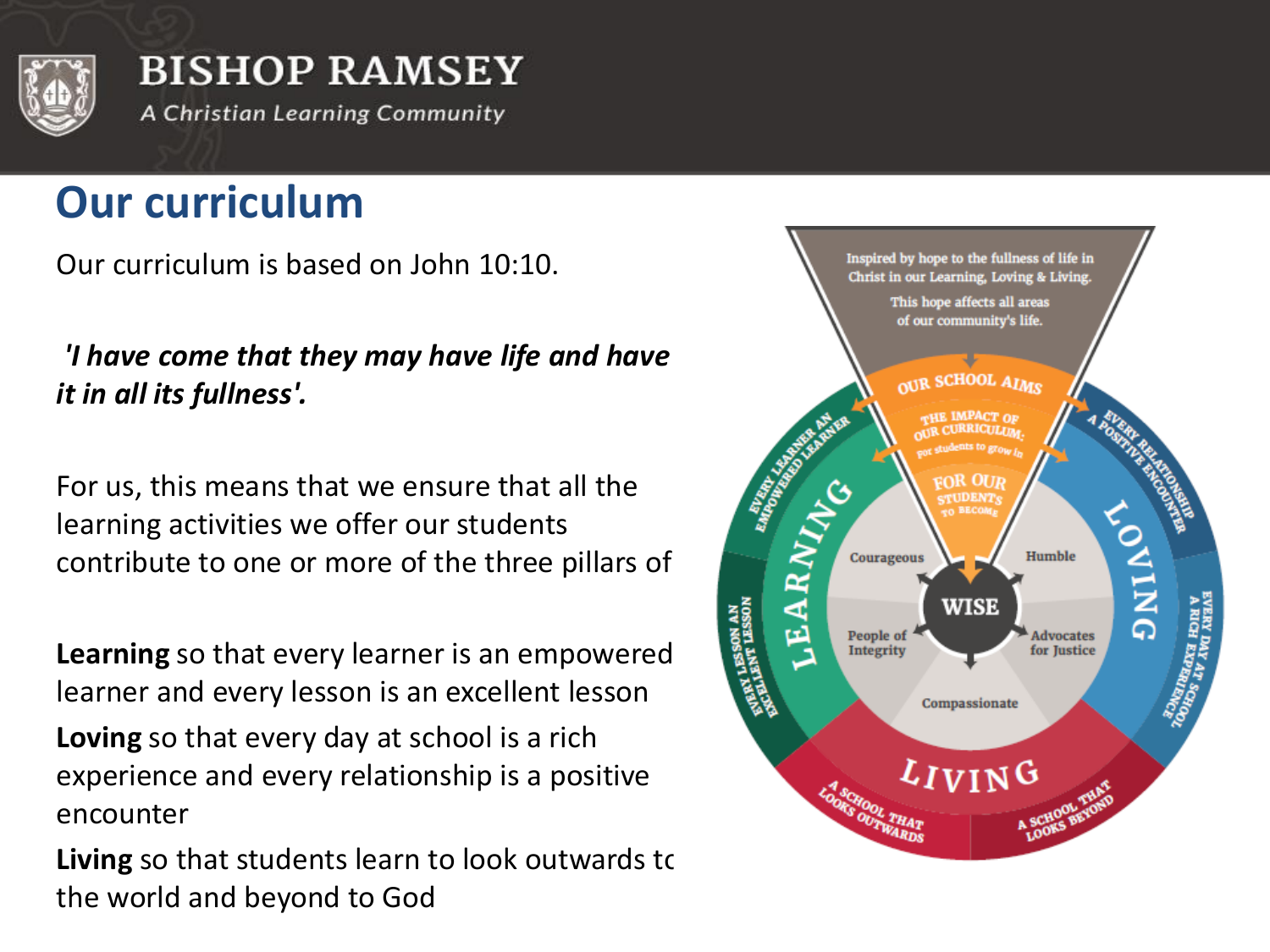

Why is this process important?

Year 9 deciding their options for a 2-year Key Stage 4 **[the students are getting some control]**

• All students study core subjects

- Things to consider:
	- Ebacc
	- Balance of your options subjects
	- Vocational qualifications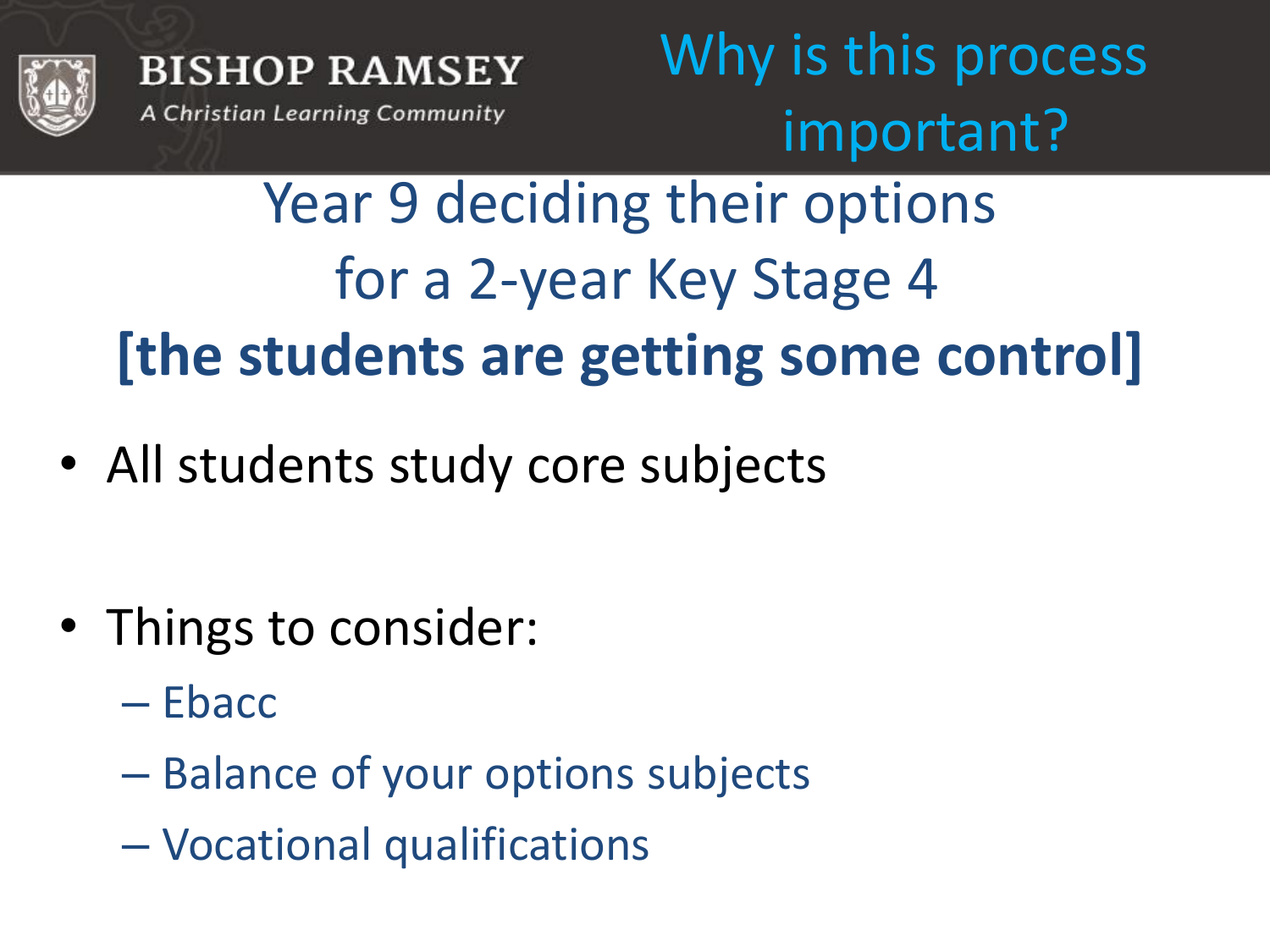

## Core Curriculum for all students

- Mathematics
- English Language
- English Literature
- RE
- Science
- PE (Non-examined)
- PSHE (Non-examined)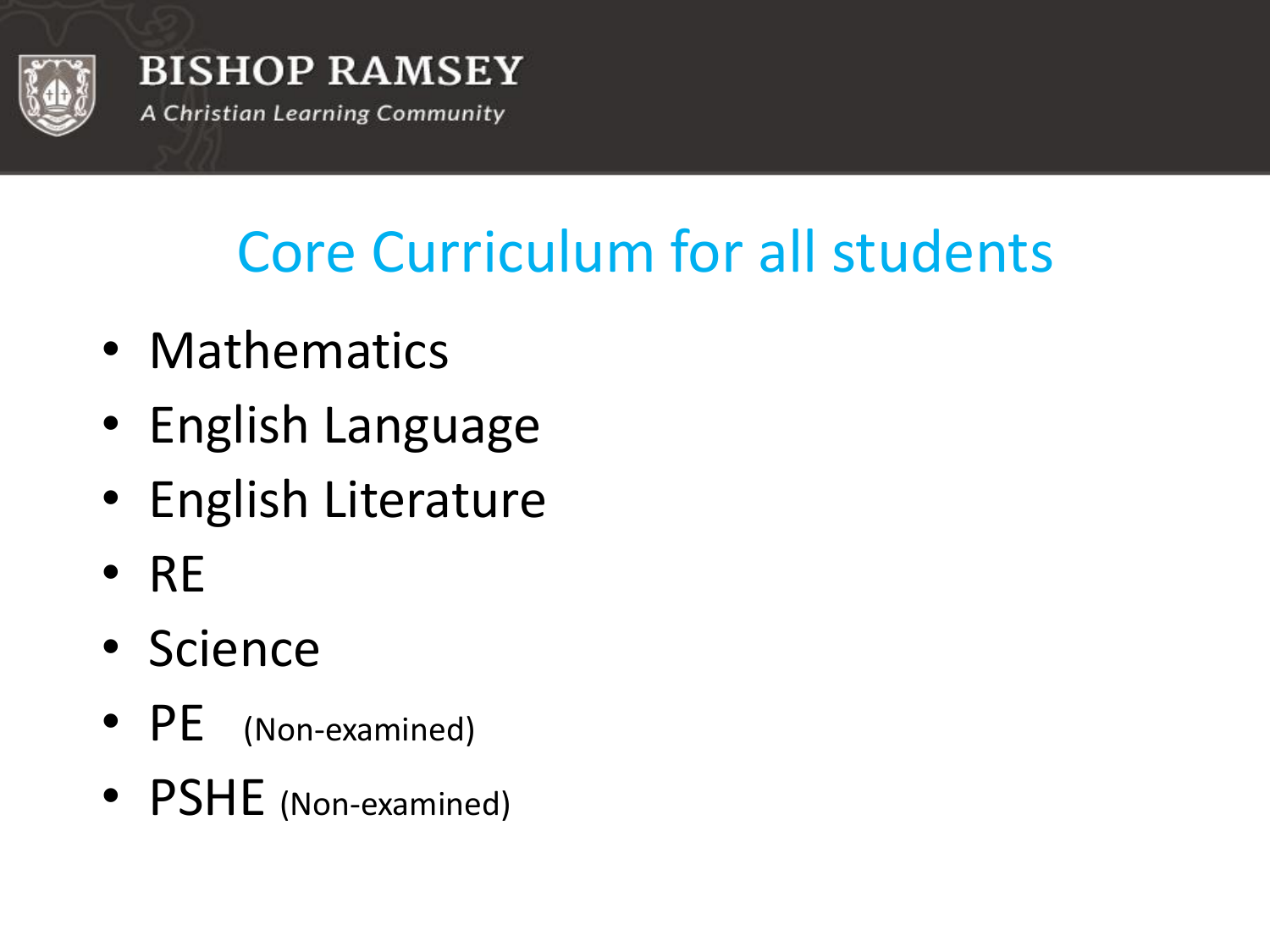

### **EBacc**

- Maths
- English
- Science
- MFL
- Humanity (Geography or History)

• Plus 2 others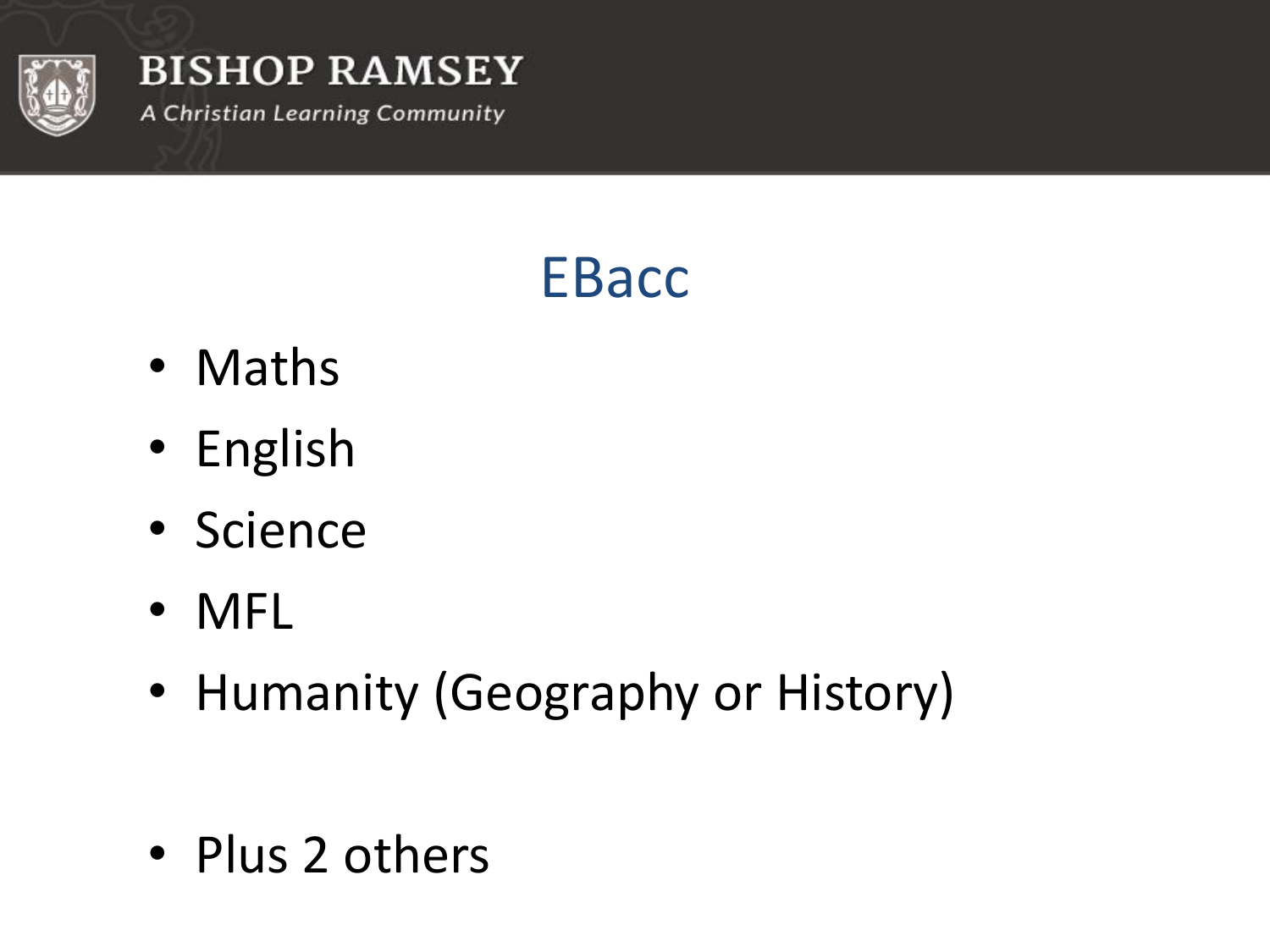

A Christian Learning Community

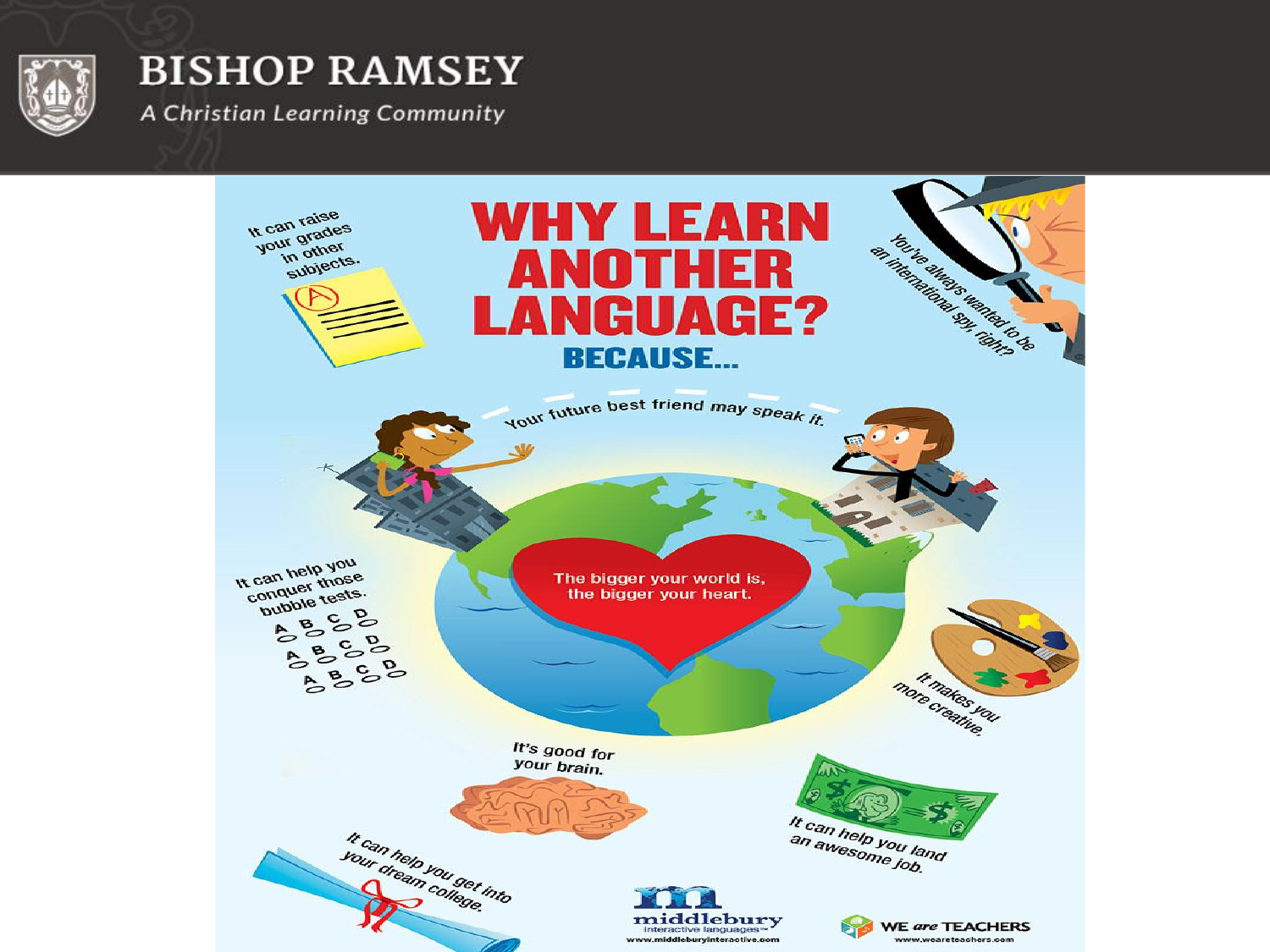

### Learning Journeys booklets

- There are 2 separate Booklets
- KS4 Options Booklet
- KS4 Options Booklet including CoPE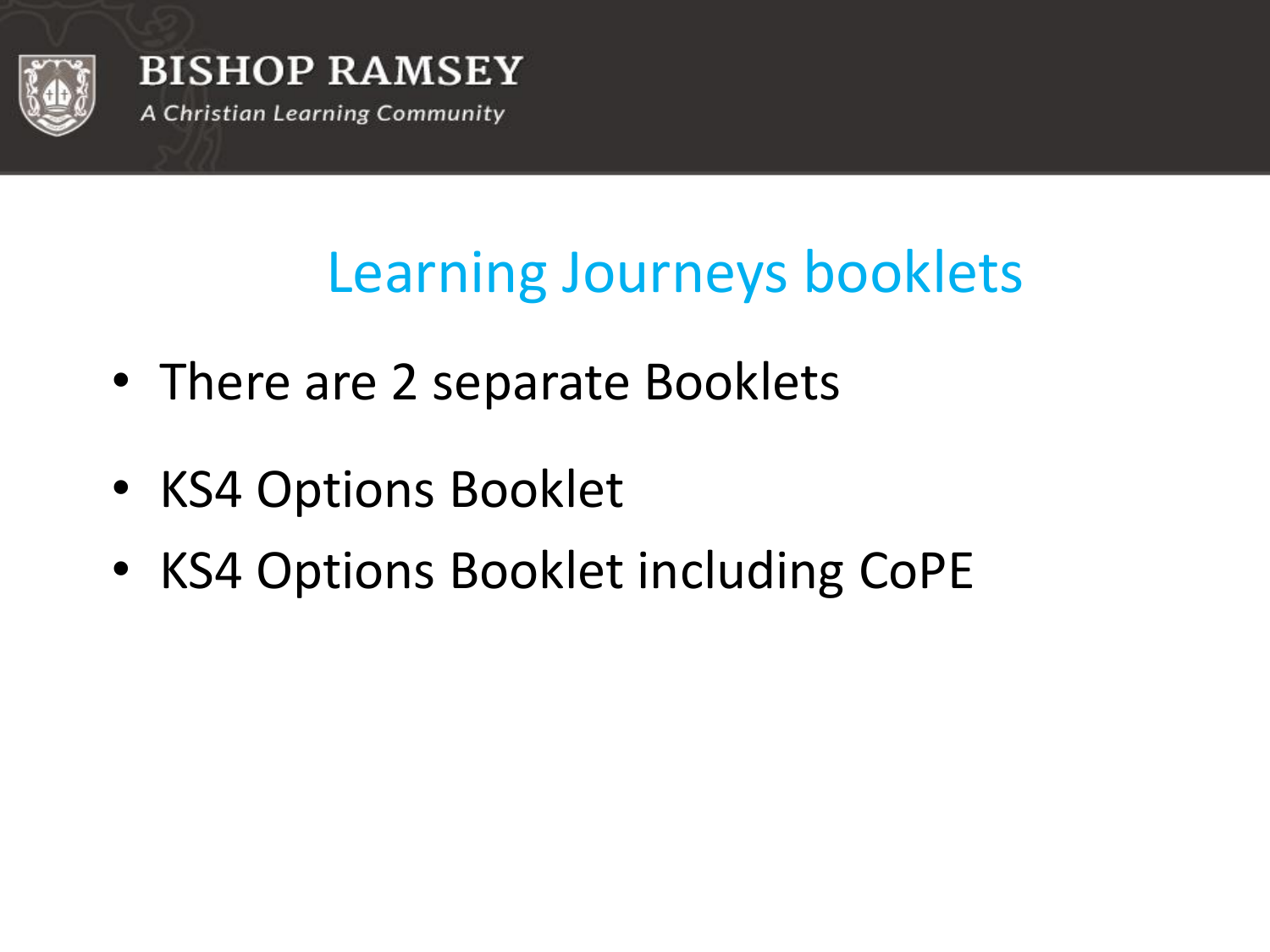

## How should your child choose?

- Enjoyment of the subject
- Potential success, Core, Support, Extension
- Progression to Post 16 education and career
- NOT because they like the teacher
- NOT because their friend is taking the subject
- NOT because it's something 'new' read what the subject involves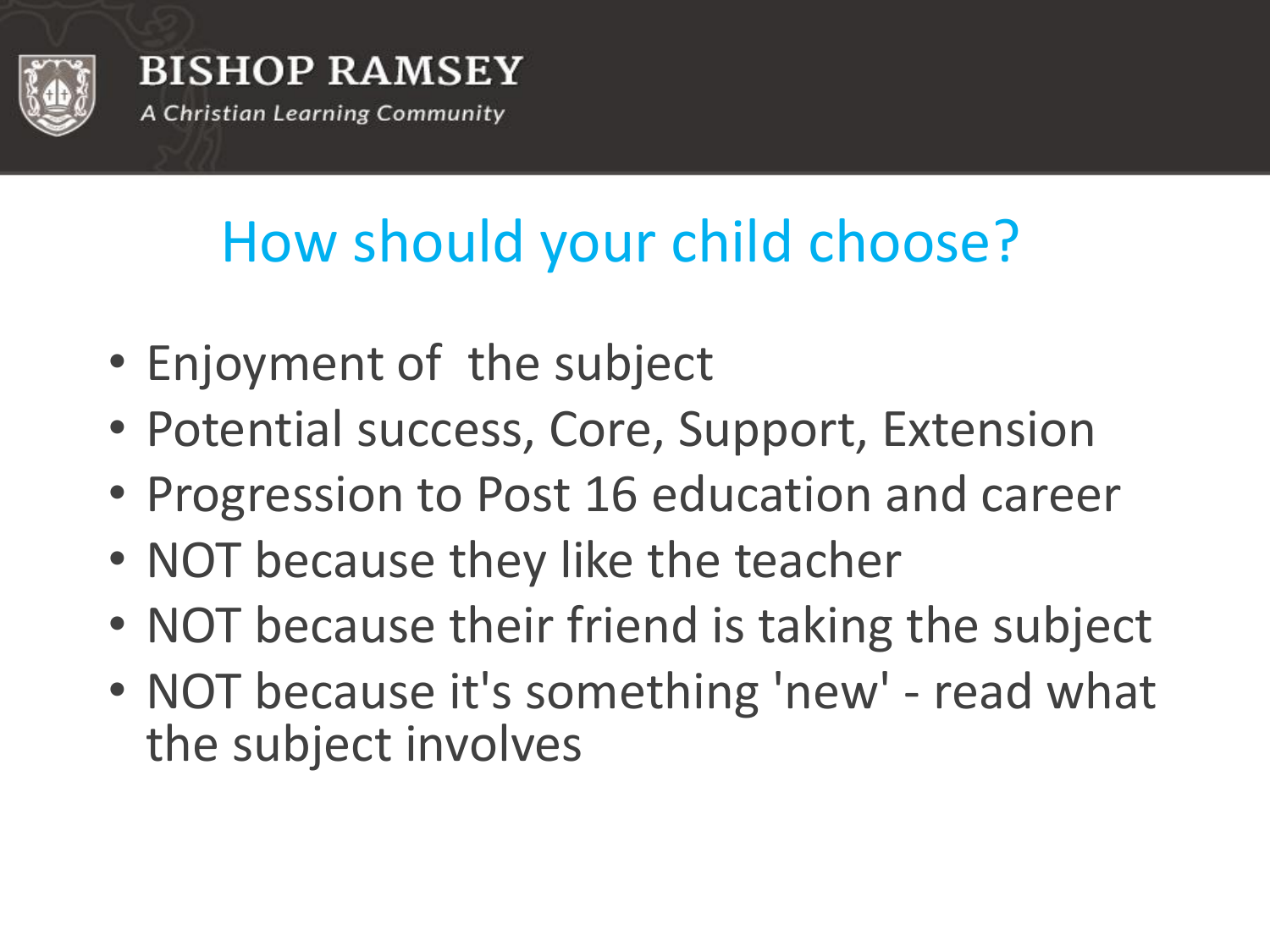

## CoPE Learning Journey

In place of a GCSE option subject, students will study towards achieving The ASDAN Certificate of Personal Effectiveness (CoPE), a nationally recognised qualification, available at

Levels 1 and 2.

The qualification introduces students to new challenges and enables them to develop a range of communication, teamwork, planning and evaluation skills.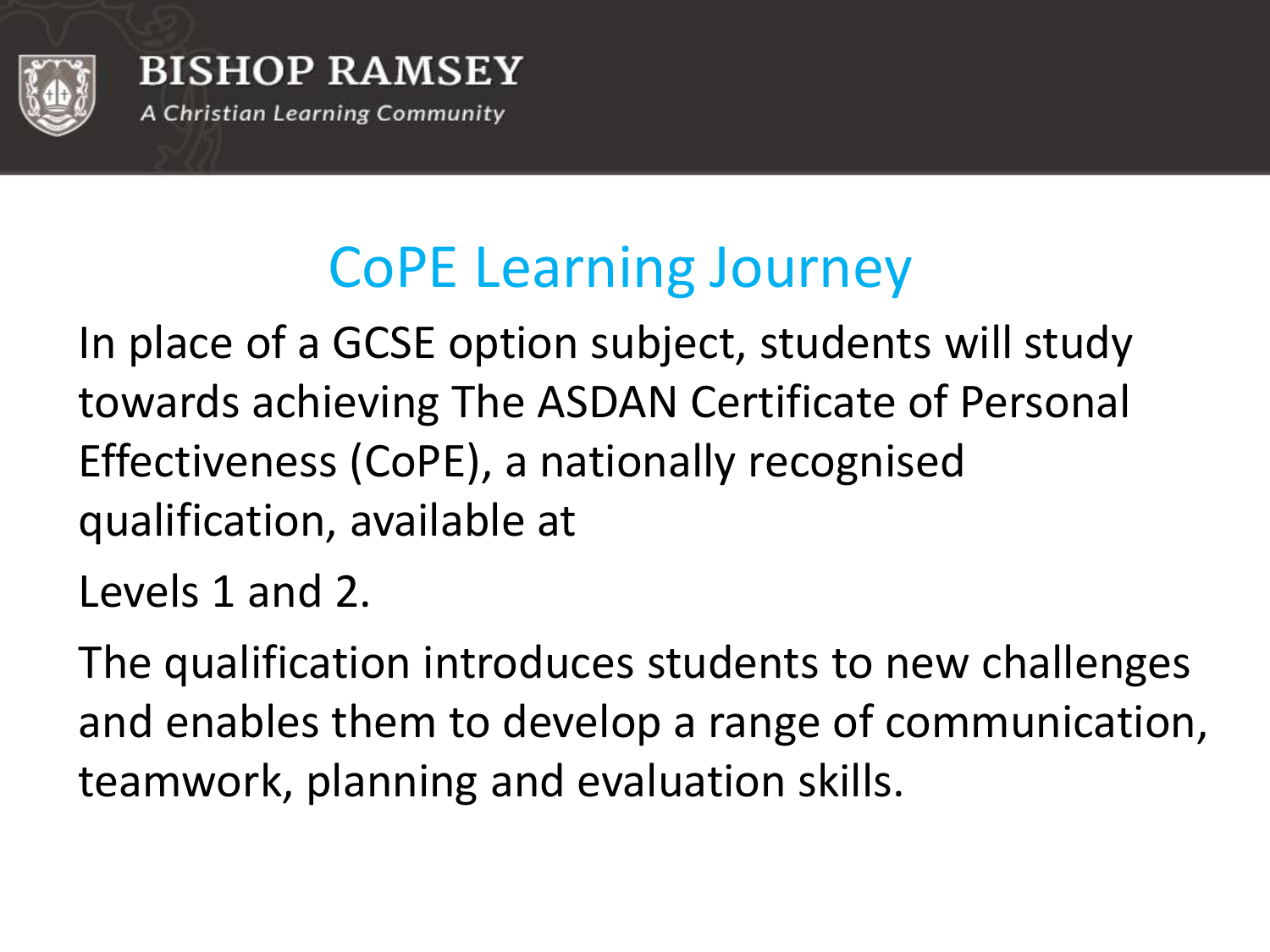

# Options:

- Student's booklets will have a list of subjects from which can choose.
- They will rank in order, 6 subjects.
- They will study 4 of those 6.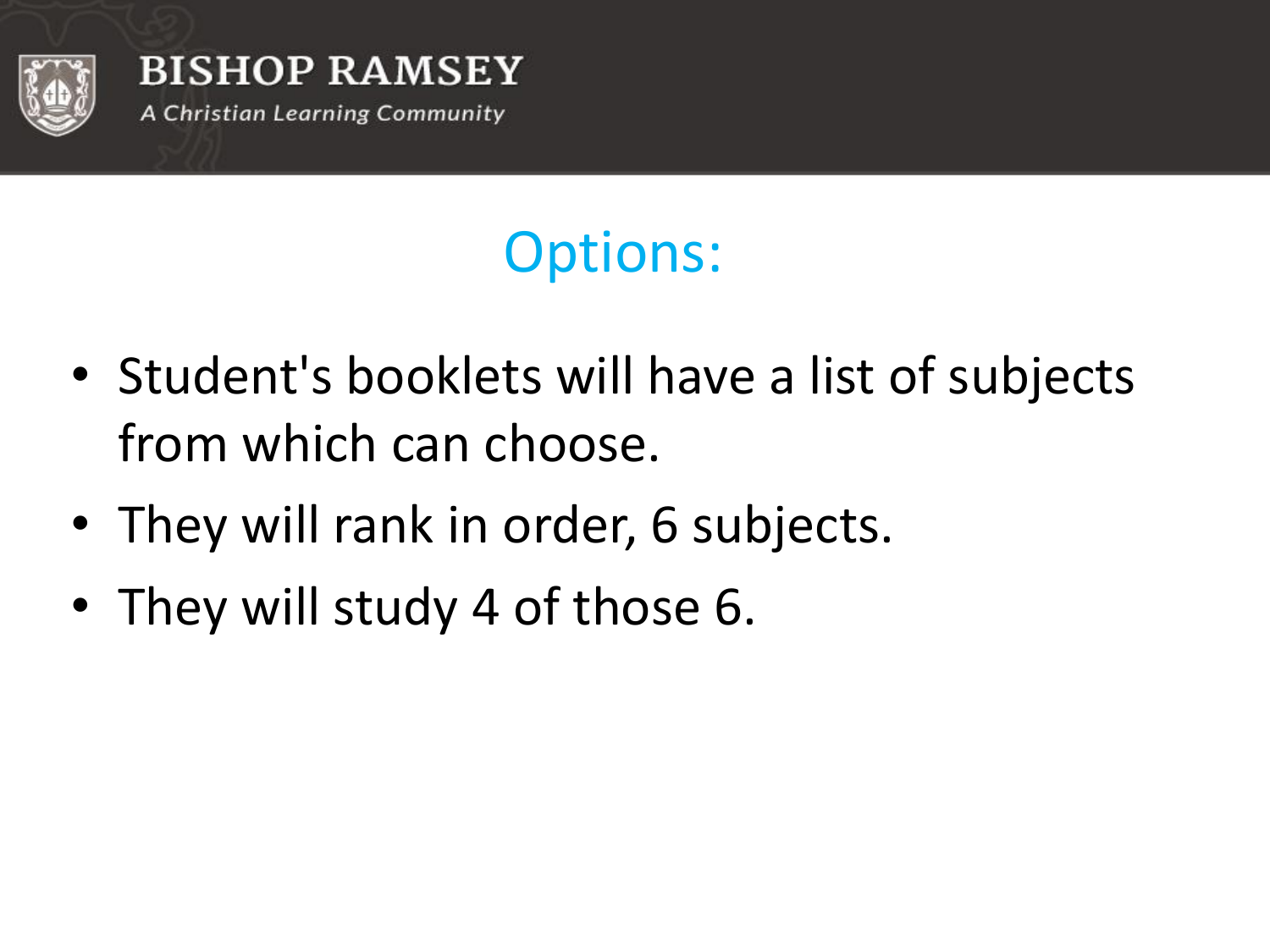

A Christian Learning Community

Choose 6 additional subjects and put in rank order. You will only study four of these. Two subjects are given as reserve choices. If you want to qualify for EBacc you should select at least one language and one humanities subject.

#### Ideally pick at least one from list A and one from list B.

This does not apply if you choose triple science.

| Language                          | <b>Humanities</b>                       |
|-----------------------------------|-----------------------------------------|
| French                            | Geography                               |
| Spanish                           | <b>History</b>                          |
| <b>List A</b>                     | <b>List B</b>                           |
| Art and Design                    | <b>Business</b>                         |
| Art and Design 3D Design          | <b>Computer Science</b>                 |
| <b>Drama</b>                      | Child Development (Vocational)          |
| Creative imedia (Vocational)      | <b>Food Preparation and Nutrition</b>   |
| <b>Music</b>                      | <b>FSMQ Additional Maths</b>            |
| PE.                               | Geography                               |
| Performing Arts (Technical Award) | <b>History</b>                          |
| Photography                       | Sociology                               |
|                                   | <b>Triple Science</b>                   |
|                                   | Additional Humanities (Geography or     |
|                                   | History)                                |
|                                   | Additional Language (French or Spanish) |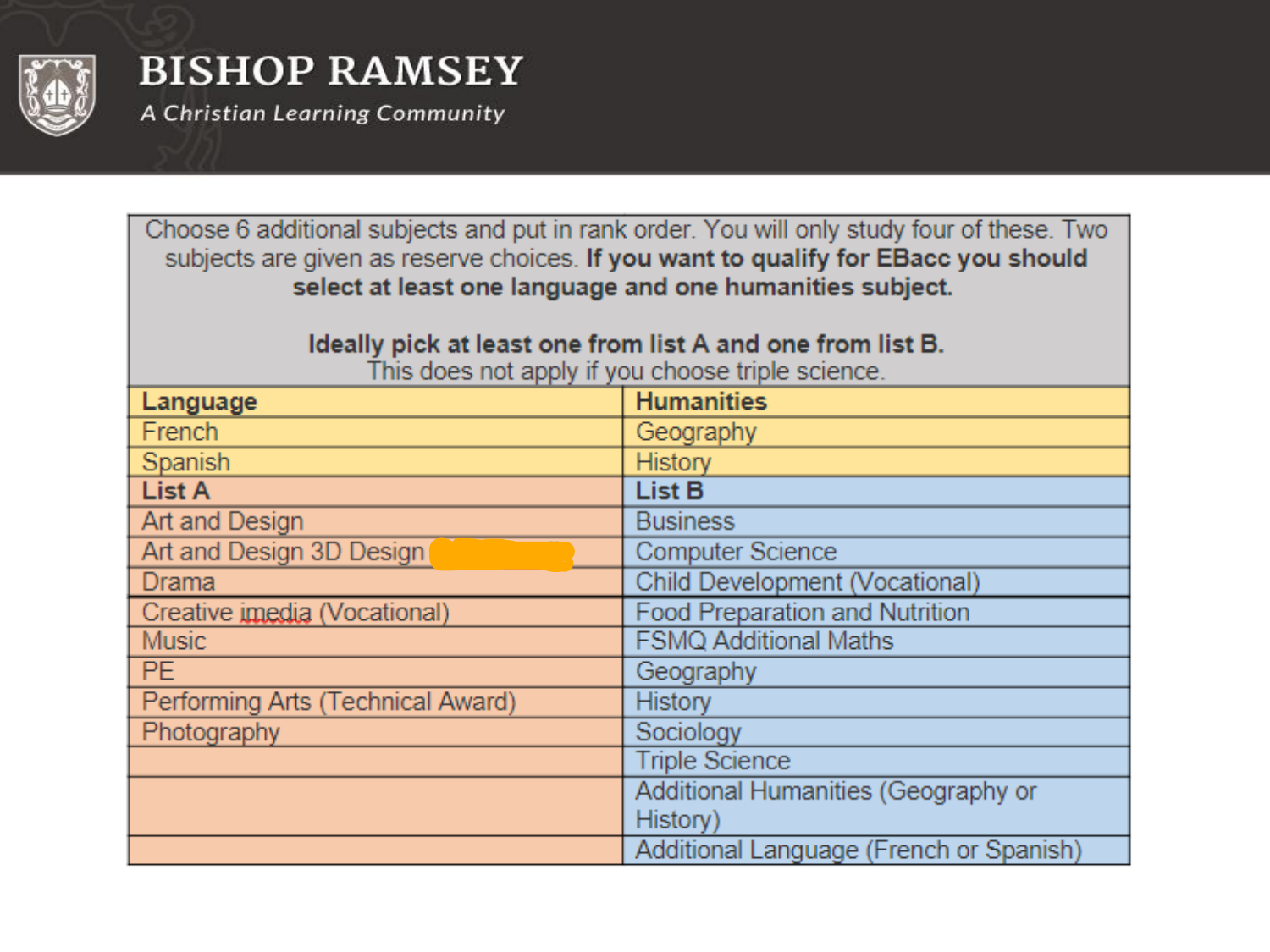

A Christian Learning Community

| Choose 6 additional subjects, and put in rank order. You will only study four of these. |  |
|-----------------------------------------------------------------------------------------|--|
| Two subjects are given as reserve choices.                                              |  |

#### It is recommended you select COPE and as many of the vocational subjects as you wish to. Then select from List A and List B.

| <b>Certificate of Personal Effectiveness</b><br>(COPE) | Art and Design 3D Design (Vocational)           |
|--------------------------------------------------------|-------------------------------------------------|
| Creative imedia (Vocational)                           | <b>Child Development (Vocational)</b>           |
| Performing Arts (Technical Award)                      |                                                 |
| <b>List A</b>                                          | List B                                          |
| Art and Design                                         | <b>Business</b>                                 |
| Drama                                                  | <b>Computer Science</b>                         |
| PE.                                                    | <b>Food Preparation and Nutrition</b>           |
| Photography                                            | <b>FSMQ Additional Maths</b>                    |
|                                                        | Geography                                       |
|                                                        | <b>History</b>                                  |
|                                                        | Sociology                                       |
|                                                        | <b>Triple Science</b>                           |
|                                                        | Additional Humanities (Geography or<br>History) |
|                                                        | Additional Language (French or Spanish)         |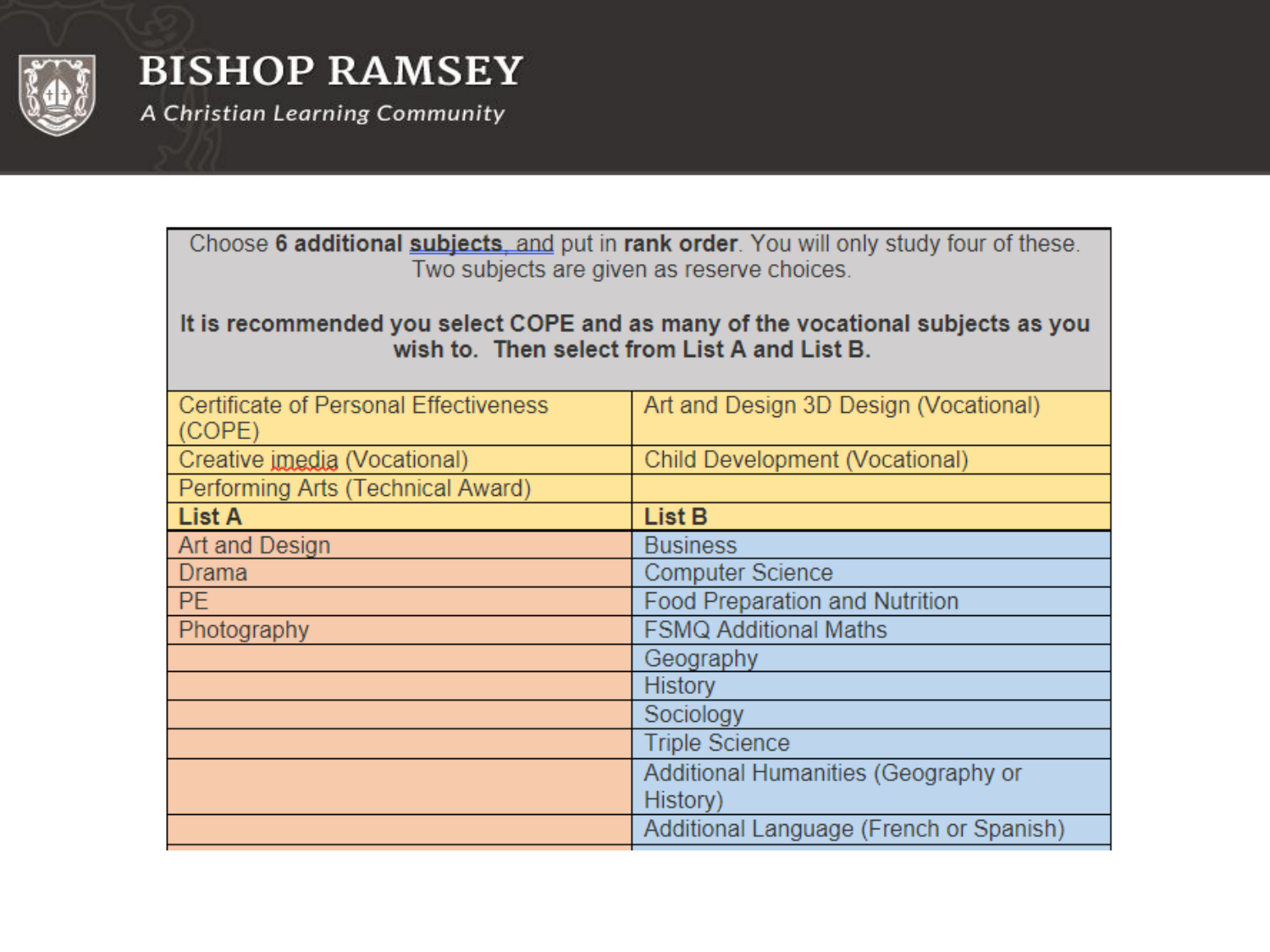

A Christian Learning Community

# Support for your child

Mr Prior – Careers advice

Form tutors – vastly experienced in this process

Class teachers – day to day contact

Mr Wills – Year Director 1:1 meetings with all

Ms Robinson – Head of Inclusion Ms Wiseman – **SENCo** 

Subjects Leads presentations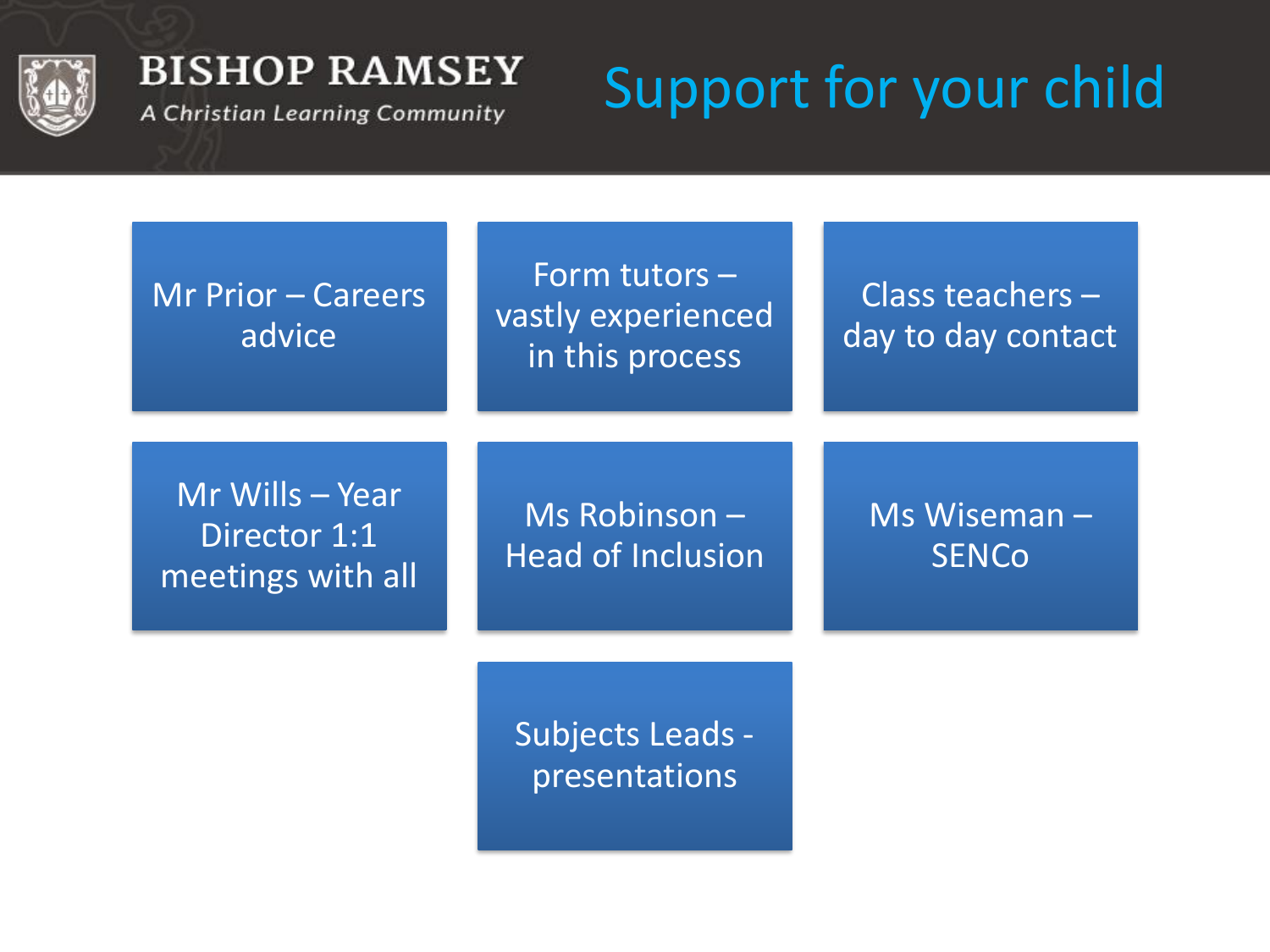

A Christian Learning Community



**Subject option talks to students 4th March & 7th March**

**Learning Journeys Briefing 8th March 7pm-8pm**

**Parents' Consultation Evening 10th March**

**Decision – Submit form 22nd April**

- Discuss at home
- Research
- Options forms will be reviewed, and further discussion may be necessary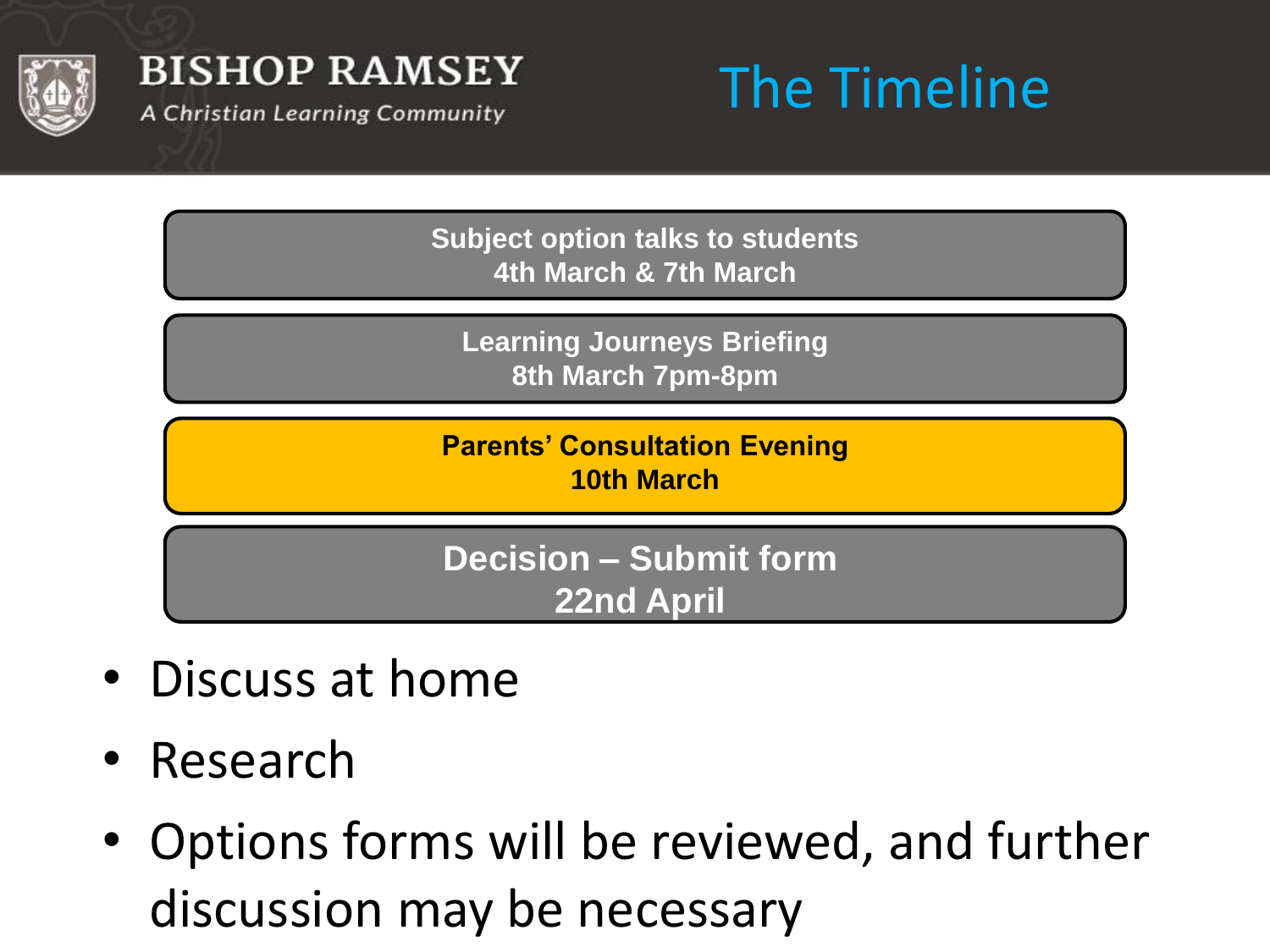

A Christian Learning Community

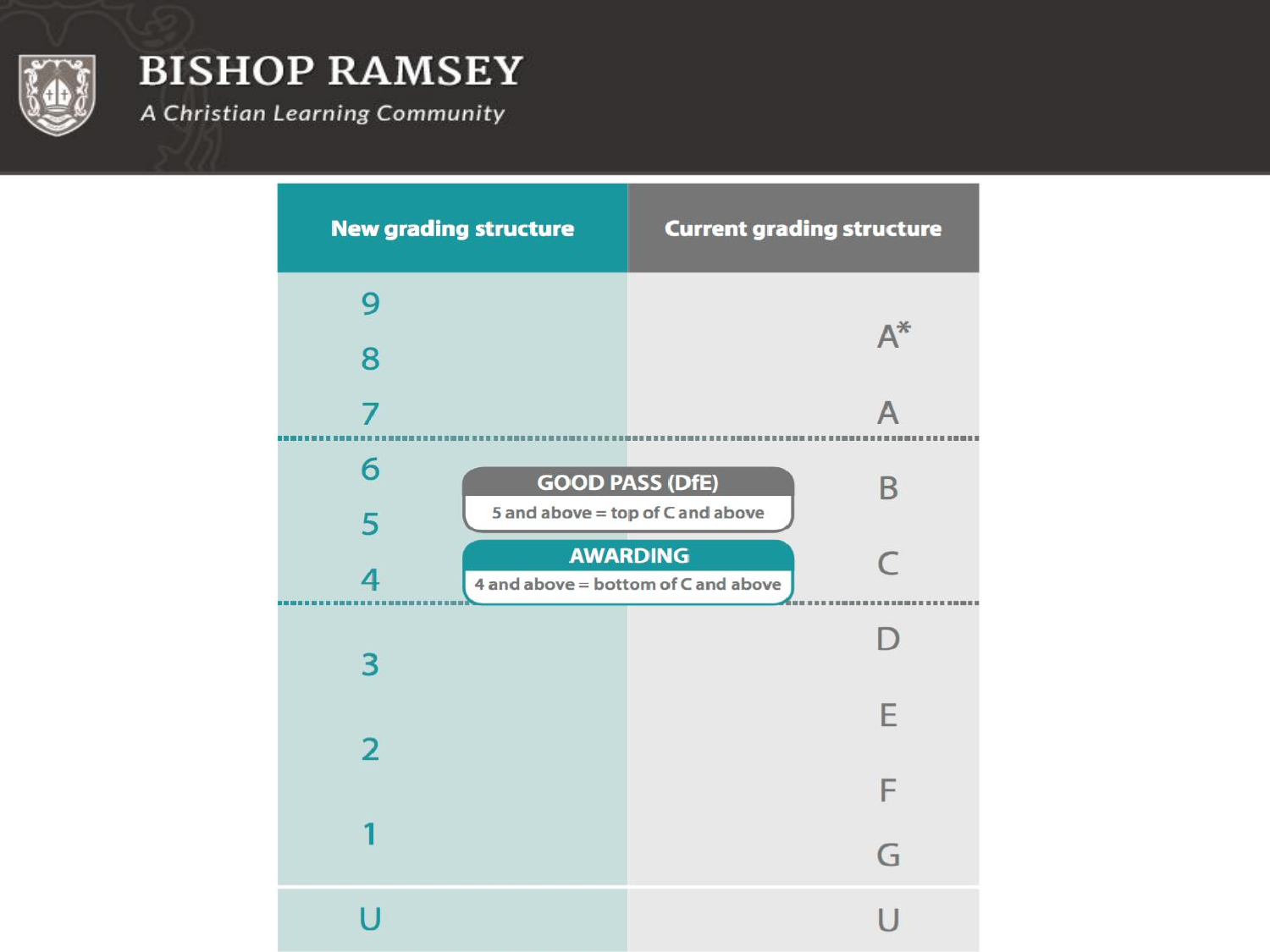



1 from List A and 1 from List B is suggested, but not compulsory.

You are not restricted to just 1 vocational subject.

You do not have to do a Humanity or a Language, but this is strongly recommended – 70% or more

If you do not get your top 4 choices, a conversation will be had with you before a reserve is given

If you start the course, and decide this was the wrong option, a change can be made in September